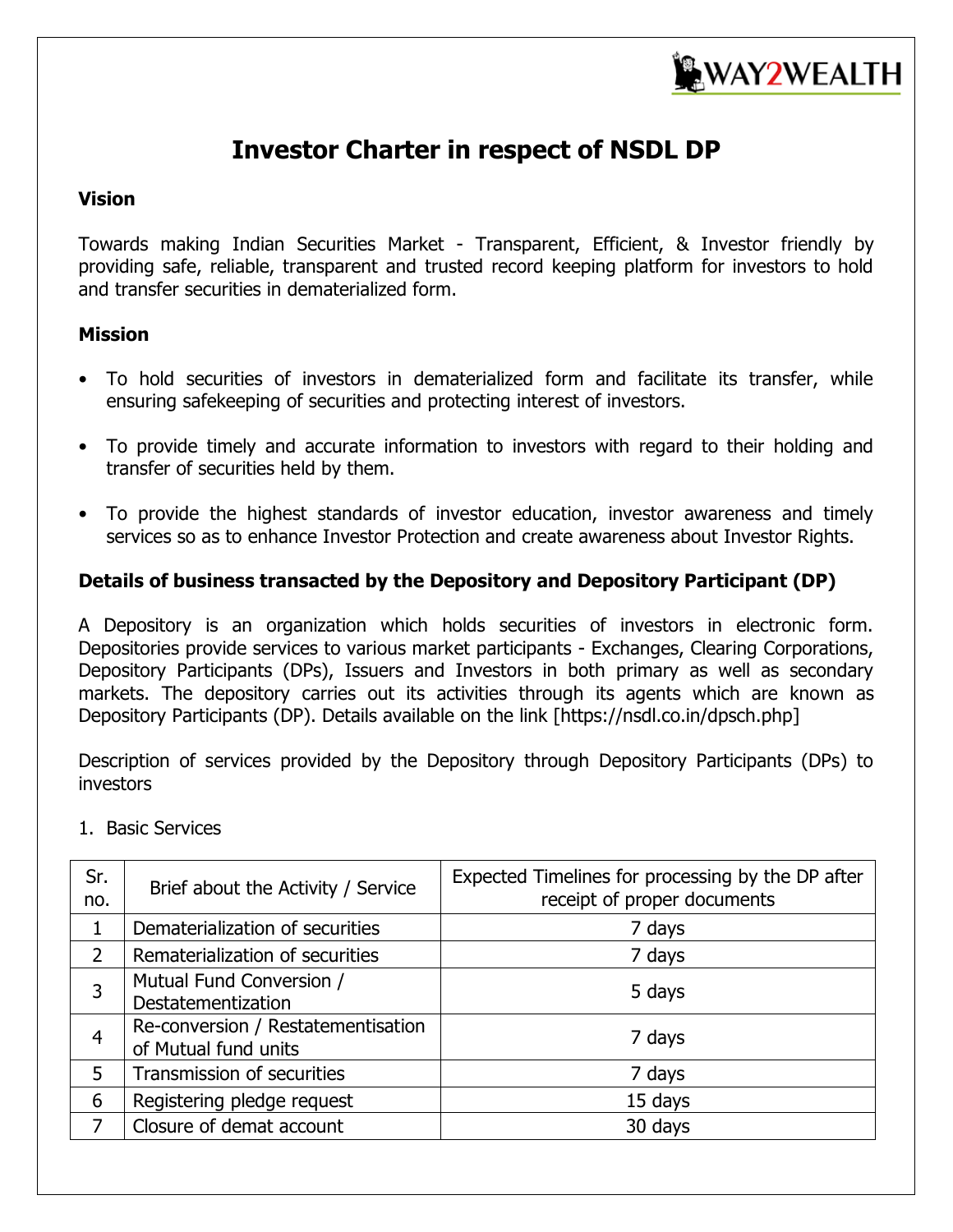

|                        | Depositories to accept physical DIS for pay-in of  |
|------------------------|----------------------------------------------------|
| Settlement Instruction | securities up to 4 p.m. and DIS in electronic form |
|                        | up to 6 p.m. on $T+1$ day                          |

2. Depositories provide special services like pledge, hypothecation, internet-based services etc. in addition to their core services and these include

| Sr.<br>no. | <b>Type of Activity / Service</b>                          | <b>Brief about the Activity / Service</b>                                                                                                                                                                                                                                                                                                                                                                                                                                                                                                                                                                                                                     |  |  |
|------------|------------------------------------------------------------|---------------------------------------------------------------------------------------------------------------------------------------------------------------------------------------------------------------------------------------------------------------------------------------------------------------------------------------------------------------------------------------------------------------------------------------------------------------------------------------------------------------------------------------------------------------------------------------------------------------------------------------------------------------|--|--|
| 1.         | <b>Value Added Services</b>                                | Depositories also provide value added services<br>such as<br>a. Basic Services Demat Account (BSDA) [link<br>to be provided by DPs] <sup>1</sup><br>b. Transposition cum dematerialization [link to<br>be provided by DPs] <sup>2</sup><br>c. Linkages with Clearing System [link to be<br>provided by DPs] <sup>3</sup><br>d. Distribution of cash and<br>non-cash<br>corporate benefits (Bonus, Rights, IPOs<br>etc.), stock lending, demat of NSC / KVP, demat<br>of warehouse receipts etc.                                                                                                                                                               |  |  |
| 2.         | Consolidated<br>Account<br>statement<br>(CAS)              | CAS is issued 10 days from the end of the<br>month (if there were transactions<br>the<br>in.<br>previous month) or half yearly<br>(if<br>no<br>transactions).                                                                                                                                                                                                                                                                                                                                                                                                                                                                                                 |  |  |
| 3.         | Digitalization of services provided by<br>the depositories | Depositories offer below technology solutions<br>and e-facilities to their demat account holders<br>through DPs:<br>a. E-account opening: Details available on the<br>link [link to be provided by DPs] <sup>4</sup><br>b. Online instructions for execution: Details<br>available on the link [link to be provided by<br>$DPs$ <sup>5</sup><br>c. e-DIS / Demat Gateway: Details available<br>on the link [link to be provided by DPs] <sup>6</sup><br>d. e-CAS facility: Details available on the link<br>[link to be provided by DPs] <sup>7</sup><br>Miscellaneous services: Details available on the<br>link [link to be provided by $DPs]$ <sup>8</sup> |  |  |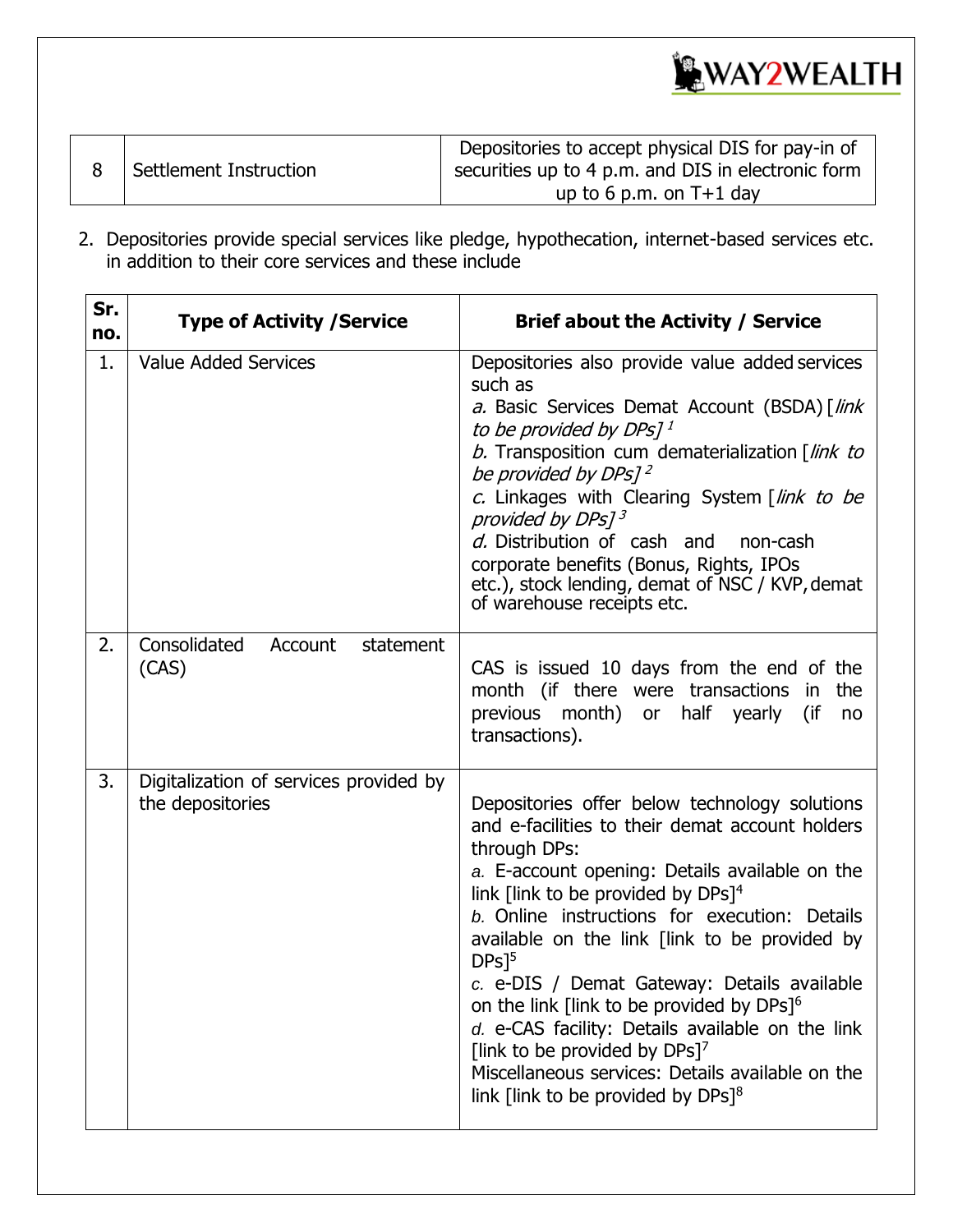

### **Details of Grievance Redressal Mechanism**

1. The Process of investor grievance redressal

|    |                                                                | Investor can lodge complaint/ grievance against the<br>Depository/DP in the following ways:                                                                                                                                                                                                                                                                                           |  |  |
|----|----------------------------------------------------------------|---------------------------------------------------------------------------------------------------------------------------------------------------------------------------------------------------------------------------------------------------------------------------------------------------------------------------------------------------------------------------------------|--|--|
|    | Investor<br>Complaint/<br>Grievances                           | a. Electronic mode -<br>(i) SCORES (a web based centralized grievance<br>redressal system of SEBI).<br>https://www.scores.gov.in/scores/Welcome.html                                                                                                                                                                                                                                  |  |  |
|    |                                                                | (ii) Respective Depository's web portal dedicated for<br>the filing of compliant                                                                                                                                                                                                                                                                                                      |  |  |
| 1. |                                                                | https://www.epass.nsdl.com/complaints/websitecompl<br>aints.aspx                                                                                                                                                                                                                                                                                                                      |  |  |
|    |                                                                | (iii) Emails to designated email IDs of Depository<br>relations@nsdl.co.in                                                                                                                                                                                                                                                                                                            |  |  |
|    |                                                                | b. Offline mode [details of link to the form to be<br>provided by DPs]                                                                                                                                                                                                                                                                                                                |  |  |
|    |                                                                | The complaints/ grievances lodged directly with the<br>Depository shall be resolved within 30 days.                                                                                                                                                                                                                                                                                   |  |  |
| 2. | Investor Grievance Redressal<br><b>Committee of Depository</b> | If no amicable resolution is arrived, then the Investor<br>has the option to refer the complaint/ grievance to the<br>Redressal Committee (GRC) of the<br>Grievance<br>Depository. Upon receipt of reference, the GRC will<br>endeavor to resolve the complaint/ grievance by<br>hearing the parties and examining the necessary<br>information and documents.                        |  |  |
| 3. | Arbitration proceedings                                        | The Investor may also avail the arbitration mechanism<br>set out in the Byelaws and Business Rules/Operating<br>Instructions of the Depository in relation to any<br>grievance, or dispute relating to depository services.<br>The arbitration reference shall be concluded by way of<br>issue of an arbitral award within 4 months from the<br>date of appointment of arbitrator(s). |  |  |

2. For the Multi-level complaint resolution mechanism available at the Depositories [link to be provided by the Participants] <sup>9</sup>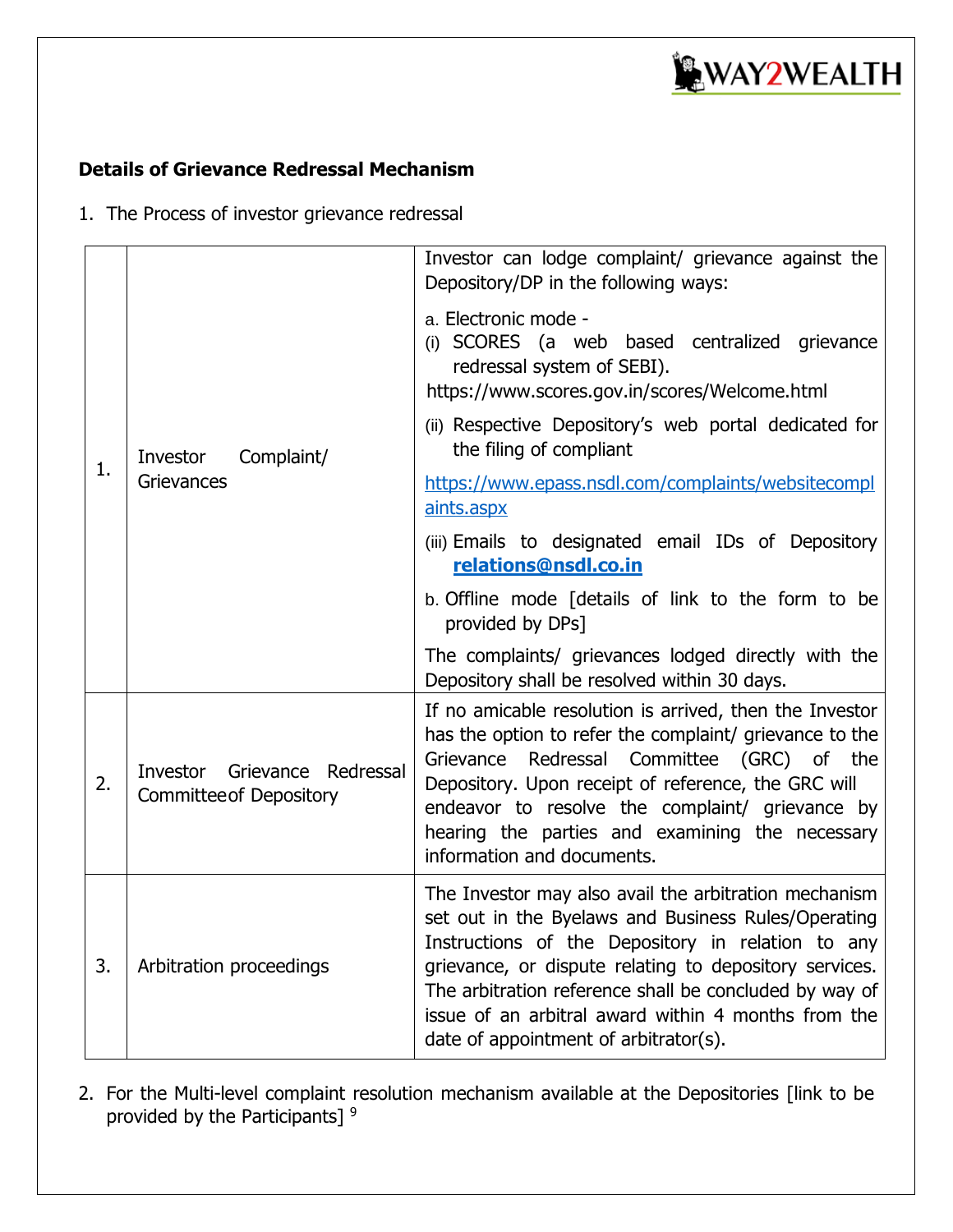

### **Guidance pertaining to special circumstances related to market activities: Termination of the Depository Participant**

| SI No. | <b>Type of special circumstances</b>                                                                                                                                                                                                                                                                             | <b>Timelines for the Activity/ Service</b>                                                                                                                                                                         |
|--------|------------------------------------------------------------------------------------------------------------------------------------------------------------------------------------------------------------------------------------------------------------------------------------------------------------------|--------------------------------------------------------------------------------------------------------------------------------------------------------------------------------------------------------------------|
|        | • Depositories to terminate<br>the<br>participation in case a participant no<br>longer meets the eligibility criteria and/or<br>any other grounds as mentioned in the<br>bye laws like suspension of trading<br>member by the Stock Exchanges.<br>• Participant surrenders the participation<br>by its own wish. | Client will have a right to transfer all its<br>securities to any other Participant of its<br>choice without any charges for the transfer<br>within 30 days from the date of intimation<br>by way of letter/email. |

Dos and Don'ts for Investors [For Do's and Don'ts please refer to the link <https://www.way2wealth.com/investor-awareness/>

Rights of investors For rights, please refer to the link [https://www.way2wealth.com/customer](https://www.way2wealth.com/customer-care/downloads/)[care/downloads/](https://www.way2wealth.com/customer-care/downloads/)

Responsibilities of Investors For responsibilities, please refer to the link <https://www.way2wealth.com/customer-care/downloads/>

### **Annexure – B**

### **INFORMATION CONTAINED IN LINKS TO THE INVESTOR CHARTER FOR DEPOSITORIES AND DPS**

This document contains the contents in main Charter mapped with the same superscript

### **Para 4 (2) of Investor Charter**

### **Point 1: Value Added Services**

- a. **Basic Services Demat Account (BSDA) <sup>1</sup> :** The facility of BSDA with limited services for eligible individuals was introduced with the objective of achieving wider financial inclusion and to encourage holding of demat accounts. No Annual Maintenance Charges (AMC) shall be levied, if the value of securities holding is upto Rs. 50,000. For value of holdings between Rs 50,001- 2,00,000, AMC not exceeding Rs 100 is chargeable. In case of debt securities, there are no AMC charges for holding value upto Rs 1,00,000 and a maximum of Rs 100 as AMC is chargeable for value of holdings between Rs 1,00,001 and Rs 2,00,000.
- b. **Transposition cum dematerialization <sup>2</sup> :** In case of transposition-cum- dematerialisation, client can get securities dematerialised in the same account if the names appearing on the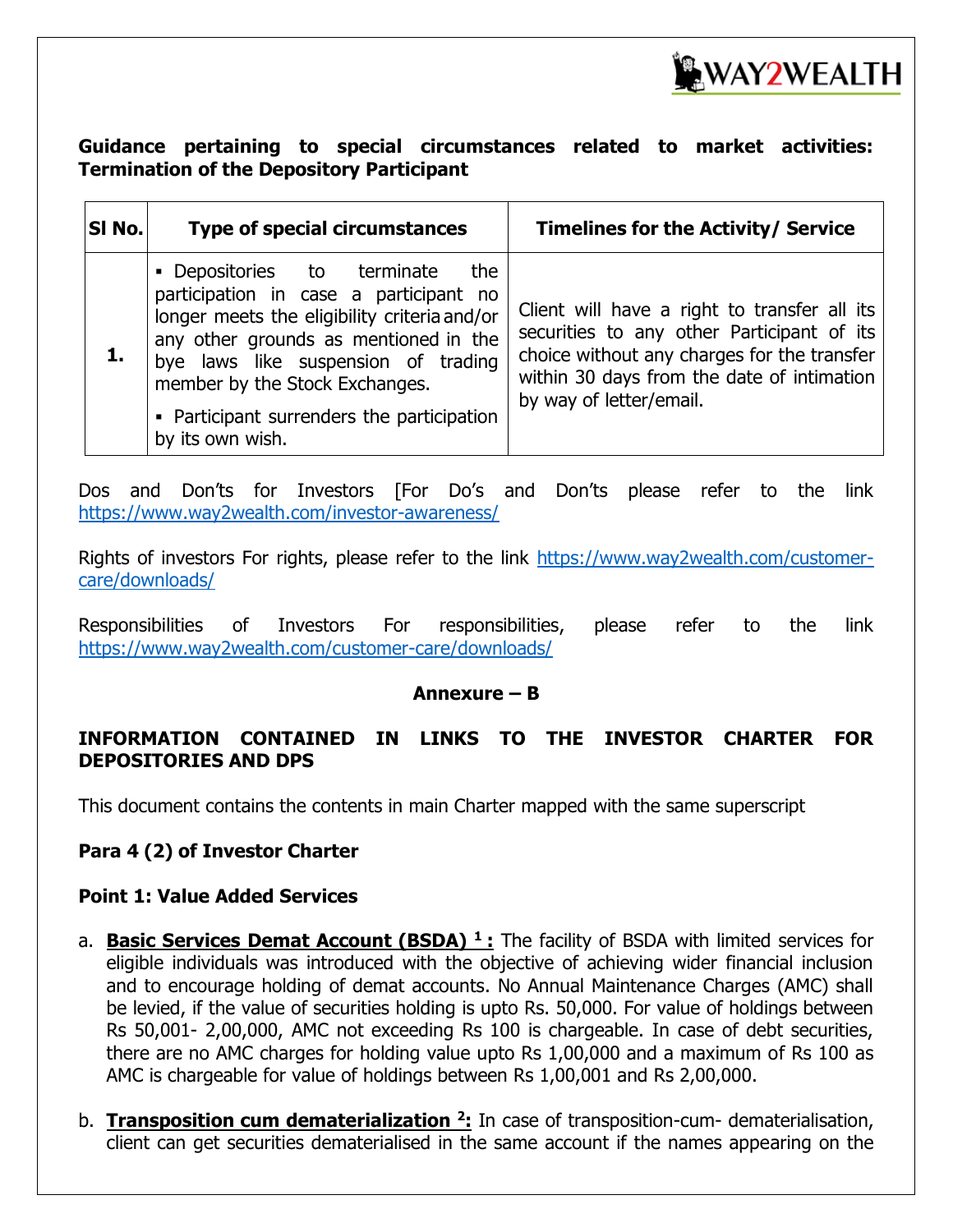

certificates match with the names in which the account has been opened but are in a different order. The same may be done by submitting the security certificates along with the Transposition Form and Demat Request Form.

c. **Linkages with Clearing System <sup>3</sup> :** for actual delivery of securities to the clearing system from the selling brokers and delivery of securities from the clearing system to the buying broker.

### **Point 2: Digitization of services provided by the depositories**

- a. **E-account opening <sup>4</sup>:** Account opening through digital mode, popularly known as "On-line Account opening", wherein investor intending to open the demat account can visit DP website, fill in the required information, submit the required documents, conduct video IPV and demat account gets opened without visiting DPs office.
- b. **Online instructions for execution <sup>5</sup> :** internet-enabled services like Speed-e (NSDL) & Easiest (CDSL) empower a demat account holder in managing his/her securities 'anytimeanywhere' in an efficient and convenient manner and submit instructions online without the need to use paper. These facilities allows Beneficial Owner (BO) to submit transfer instructions and pledge instructions including margin pledge from their demat account. The instruction facilities are also available on mobile applications through android, windows and IOS platforms.
- c. **e-DIS / Demat Gateway <sup>6</sup> :** Investors can give instructions for transfer of securities through e-DIS apart from physical DIS. Here, for on-market transfer of securities, investors need to provide settlement number along with the ISIN and quantity of securities being authorized for transfer. Client shall be required to authorize each e-DIS valid for a single settlement number / settlement date, by way of OTP and PIN/password, both generated at Depositories end. Necessary risk containment measures are being adopted by Depositories in this regard.
- d. **e-CAS facility <sup>7</sup> :** Consolidated Account Statements are available online and could also be accessed through mobile app to facilitate the investors to view their holdings in demat form.
- e. **Miscellaneous services <sup>8</sup> :** Transaction alerts through SMS, e-locker facilities, chatbots for instantaneously responding to investor queries etc. have also been developed.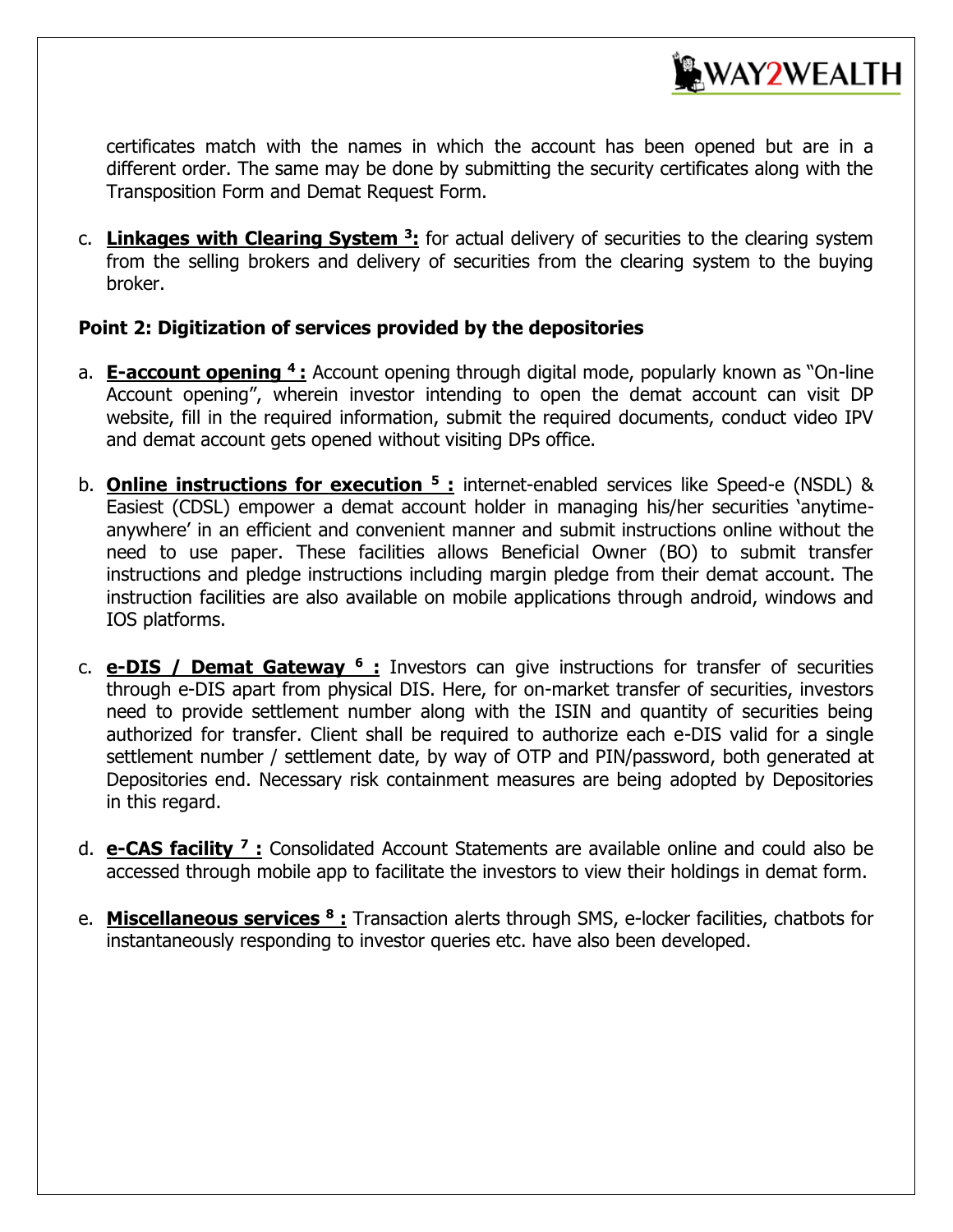

### **Para 5(2) of Investor Charter**

### **Point 2 (Investor Grievance Redressal Committee of Depository) <sup>9</sup> :**

Complaint Resolution process at Depositories



**Investor Helpline Details of Depositories**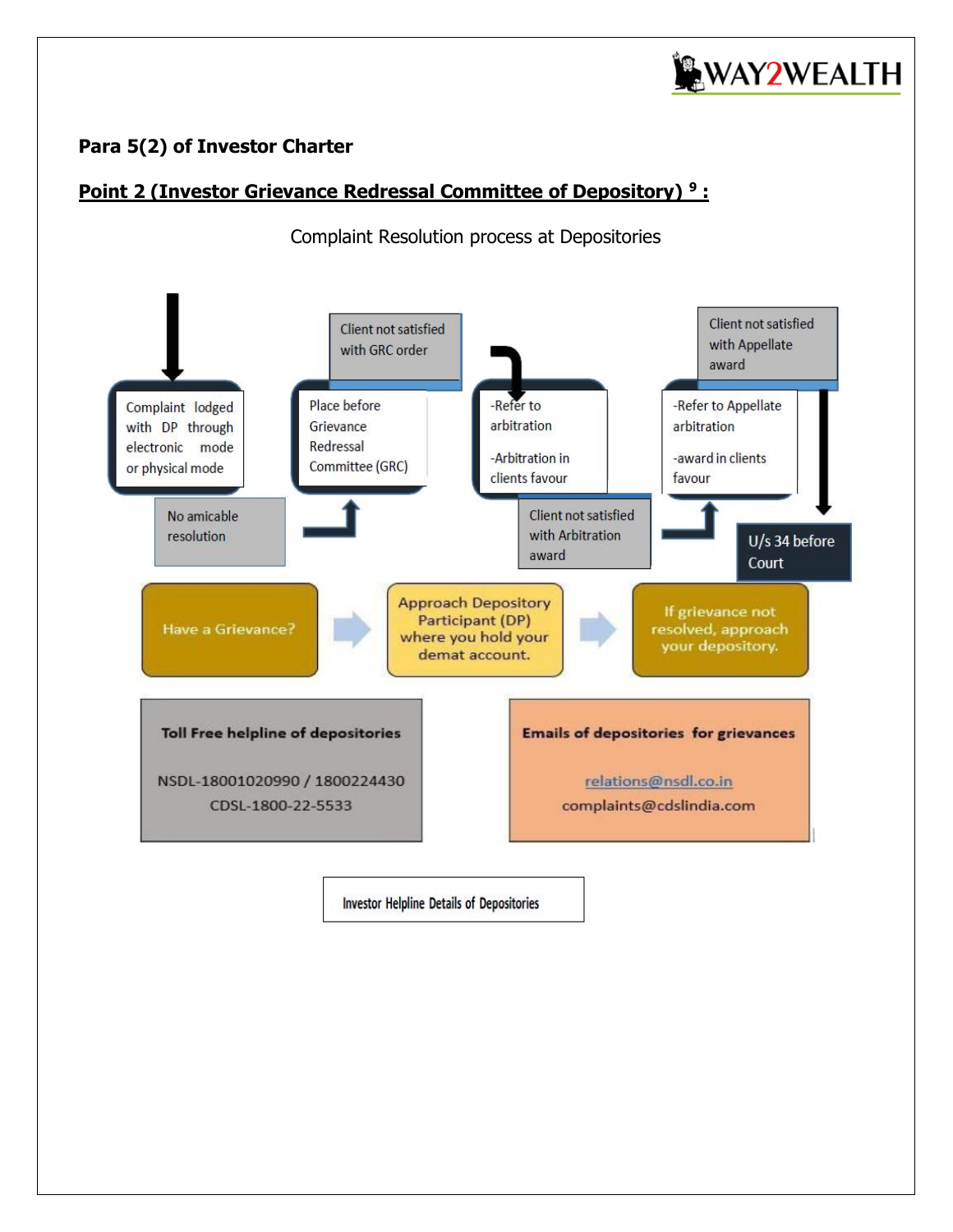

### **Para 7 of Investor Charter**

### **Dos and Don'ts for Investor <sup>10</sup> :**

| SI No. | <b>Guidance</b>                                                                                                                                                                                                                                                                                                                                                                                                                                                                                                                                                                                                                                                                                                  |  |  |  |  |  |  |
|--------|------------------------------------------------------------------------------------------------------------------------------------------------------------------------------------------------------------------------------------------------------------------------------------------------------------------------------------------------------------------------------------------------------------------------------------------------------------------------------------------------------------------------------------------------------------------------------------------------------------------------------------------------------------------------------------------------------------------|--|--|--|--|--|--|
| 1.     | Always deal with a SEBI registered Depository Participant for opening a demat<br>account.                                                                                                                                                                                                                                                                                                                                                                                                                                                                                                                                                                                                                        |  |  |  |  |  |  |
| 2.     | Read all the documents carefully before signing them.                                                                                                                                                                                                                                                                                                                                                                                                                                                                                                                                                                                                                                                            |  |  |  |  |  |  |
| 3.     | Before granting Power of attorney to operate your demat account to an intermediary<br>like Stockbroker, Portfolio Management Services (PMS) etc., carefully examine the<br>scope and implications of powers being granted.                                                                                                                                                                                                                                                                                                                                                                                                                                                                                       |  |  |  |  |  |  |
| 4.     | Always make payments to registered intermediary using banking channels. No payment<br>should be made in name of employee of intermediary.                                                                                                                                                                                                                                                                                                                                                                                                                                                                                                                                                                        |  |  |  |  |  |  |
| 5.     | Accept the Delivery Instruction Slip (DIS) book from your DP only (pre-printed with a<br>serial number along with your Client ID) and keep it in safe custody and do not sign or<br>issue blank or partially filled DIS slips.<br>Always mention the details like ISIN, number of securities accurately. In case of any<br>queries, please contact your DP or broker and it should be signed by all demat account<br>holders.<br>Strike out any blank space on the slip and Cancellations or corrections on the DIS<br>should be initialed or signed by all the account holder(s).<br>Do not leave your instruction slip book with anyone else.<br>Do not sign blank DIS as it is equivalent to a bearer cheque. |  |  |  |  |  |  |
| 6.     | Inform any change in your Personal Information (for example address or Bank Account<br>details, email ID, Mobile number) linked to your demat account in the prescribed format<br>and obtain confirmation of updation in system                                                                                                                                                                                                                                                                                                                                                                                                                                                                                  |  |  |  |  |  |  |
| 7.     | Mention your Mobile Number and email ID in account opening form to receive SMS alerts<br>and regular updates directly from depository.                                                                                                                                                                                                                                                                                                                                                                                                                                                                                                                                                                           |  |  |  |  |  |  |
| 8.     | Always ensure that the mobile number and email ID linked to your demataccount<br>are the same as provided at the time of account opening/updation.                                                                                                                                                                                                                                                                                                                                                                                                                                                                                                                                                               |  |  |  |  |  |  |
| 9.     | Do not share password of your online trading and demat account with anyone.                                                                                                                                                                                                                                                                                                                                                                                                                                                                                                                                                                                                                                      |  |  |  |  |  |  |
| 10.    | Do not share One Time Password (OTP) received from banks, brokers, etc. These are<br>meant to be used by you only.                                                                                                                                                                                                                                                                                                                                                                                                                                                                                                                                                                                               |  |  |  |  |  |  |
| 11.    | Do not share login credentials of e-facilities provided by the depositories such as e-<br>DIS/demat gateway, SPEED-e/easiest etc. with anyone else.                                                                                                                                                                                                                                                                                                                                                                                                                                                                                                                                                              |  |  |  |  |  |  |
| 12.    | Demat is mandatory for any transfer of securities of Listed public limited companies<br>with few exceptions.                                                                                                                                                                                                                                                                                                                                                                                                                                                                                                                                                                                                     |  |  |  |  |  |  |
| 13.    | If you have any grievance in respect of your demat account, please write to<br>designated email IDs of depositories or you may lodge the same with SEBI online at<br>https://scores.gov.in/scores/Welcome.html                                                                                                                                                                                                                                                                                                                                                                                                                                                                                                   |  |  |  |  |  |  |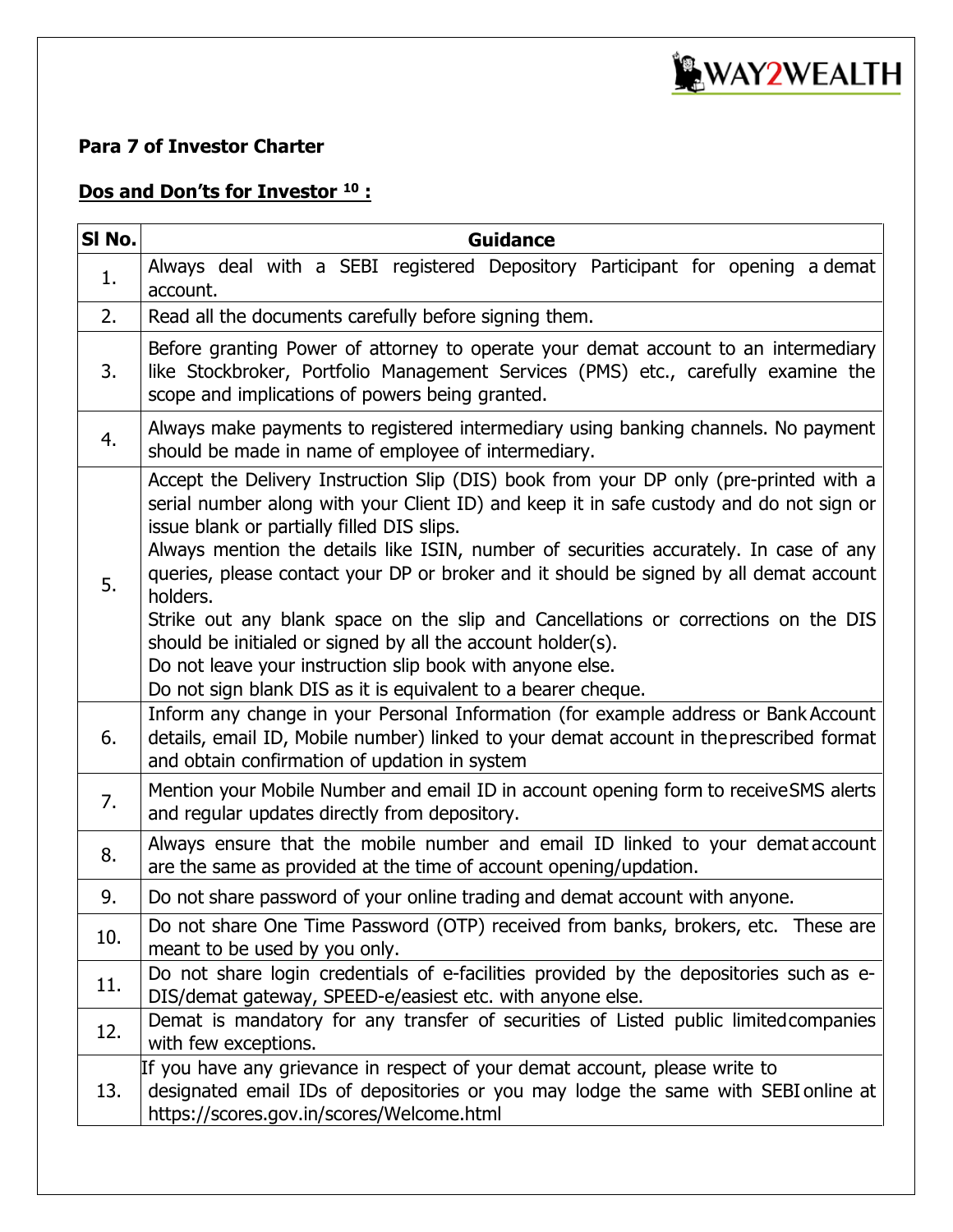

| 14. | Keep a record of documents signed, DIS issued and account statements received.                                                                                                                                          |
|-----|-------------------------------------------------------------------------------------------------------------------------------------------------------------------------------------------------------------------------|
| 15. | As Investors you are required to verify the transaction statement carefully for all debits<br>and credits in your account. In case of any unauthorized debit or credit, inform the DP<br>or your respective Depository. |
| 16. | Appoint a nominee to facilitate your heirs in obtaining the securities in your demat<br>account, on completion of the necessary procedures.                                                                             |
| 17. | Register for Depository's internet-based facility or download mobile app of the depository<br>to monitor your holdings.                                                                                                 |
| 18. | Ensure that, both, your holding and transaction statements are received periodically as<br>instructed to your DP. You are entitled to receive a transactionstatement every month if<br>you have any transactions.       |
| 19. | Do not follow herd mentality for investments. Seek expert and professional advice for<br>your investments                                                                                                               |
| 20. | Beware of assured/fixed returns.                                                                                                                                                                                        |

### **Para 8 of Investor Charter**

### **Rights of investors <sup>11</sup> :**

- Receive a copy of KYC, copy of account opening documents.
- No minimum balance is required to be maintained in a demat account.
- No charges are payable for opening of demat accounts.
- If executed, receive a copy of Power of Attorney. However, Power of Attorney is not a mandatory requirement as per SEBI / Stock Exchanges. You have the right to revoke any authorization given at any time.
- You can open more than one demat account in the same name with single DP/ multiple DPs.
- Receive statement of accounts periodically. In case of any discrepancies in statements, take up the same with the DP immediately. If the DP does not respond, take up the matter with the Depositories.
- Pledge and /or any other interest or encumbrance can be created on demat holdings.
- Right to give standing instructions with regard to the crediting of securities in demat account.
- Investor can exercise its right to freeze/defreeze his/her demat account or specific securities / specific quantity of securities in the account, maintained with the DP.
- In case of any grievances, Investor has right to approach Participant or Depository or SEBI for getting the same resolved within prescribed timelines.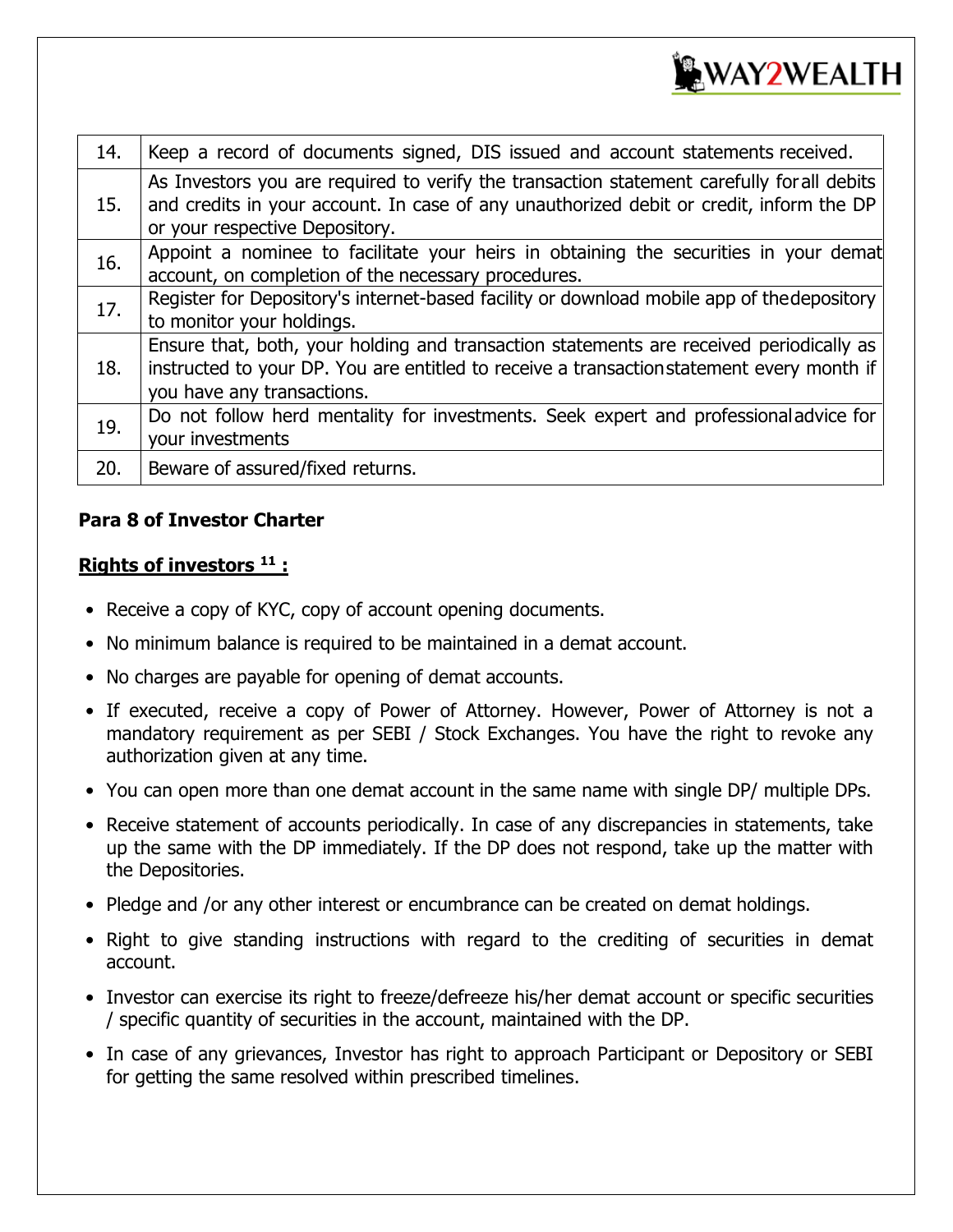

- Every eligible investor shareholder has a right to cast its vote on various resolutions proposed by the companies for which Depositories have developed an internet based 'e-Voting' platform.
- Receive information about charges and fees. Any charges/tariff agreed upon shall not increase unless a notice in writing of not less than thirty days is given to the Investor.

### **Para 9 of Investor Charter**

### **Responsibilities of Investors <sup>12</sup> :**

- Deal with a SEBI registered DP for opening demat account, KYC and Depository activities.
- Provide complete documents for account opening and KYC (Know Your Client). Fill all the required details in Account Opening Form / KYC form in own handwriting and cancel out the blanks.
- Read all documents and conditions being agreed before signing the account opening form.
- Accept the Delivery Instruction Slip (DIS) book from DP only (preprinted with a serial number along with client ID) and keep it in safe custody and do not sign or issue blank or partially filled DIS.
- Always mention the details like ISIN, number of securities accurately.
- Inform any change in information linked to demat account and obtain confirmation of updation in the system.
- Regularly verify balances and demat statement and reconcile with trades / transactions.
- Appoint nominee(s) to facilitate heirs in obtaining the securities in their demat account.
- Do not fall prey to fraudsters sending emails and SMSs luring to trade in stocks / securities promising huge profits.

### **Procedure to file Complaint on SCORES:**

Filing Complaints on SCORES- Easy & quick

- a. Register on SCORES portal
- b. Mandatory details for filing complaints on SCORES: Name, PAN, Address, Mobile Number, Email ID
- c. Benefits: Effective Communication, Speedy redressal of the grievances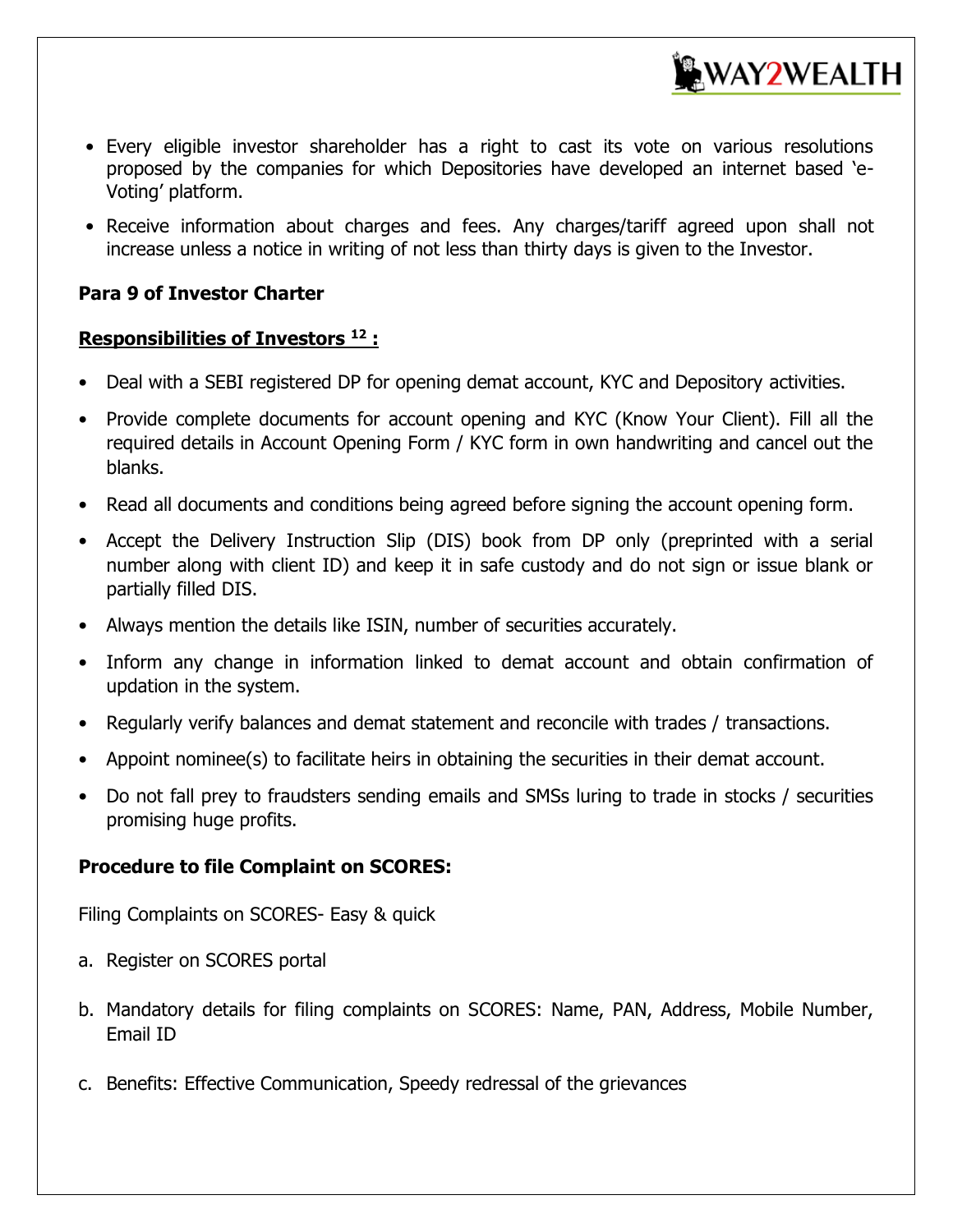

## **Data for every month ending (as on 31st May 2022)**

| Sr.<br><b>No</b> | <b>Received</b><br><b>From</b>              | <b>Carried</b><br>forward<br>from<br>previous<br>month | <b>Received</b><br>during<br>the<br>month | <b>Total</b><br><b>Pending</b> | <b>Resolved</b> | Pending at the<br>end of the month    |                                              | <b>Average</b><br><b>Resolution</b><br>time (in |
|------------------|---------------------------------------------|--------------------------------------------------------|-------------------------------------------|--------------------------------|-----------------|---------------------------------------|----------------------------------------------|-------------------------------------------------|
|                  |                                             |                                                        |                                           |                                |                 | <b>Pending</b><br>for $<$ 3<br>months | <b>Pending</b><br>for $> 3$<br><b>Months</b> | days)<br>(working<br>days)                      |
| $\mathbf{1}$     | <b>Directly</b><br>from<br><b>Investors</b> | $\boldsymbol{0}$                                       | $\mathbf 0$                               | $\mathbf 0$                    | 0               | $\boldsymbol{0}$                      | $\mathbf 0$                                  | $15 - 25$<br>working days                       |
| $\overline{2}$   | <b>SEBI</b><br>(SCORES)                     | $\mathbf 0$                                            | $\mathbf 0$                               | $\mathbf 0$                    | 0               | $\mathbf 0$                           | $\mathbf{0}$                                 | 10 working<br>days                              |
| 3                | DP-NSDL                                     | $\mathbf 0$                                            | $\mathbf 0$                               | $\mathbf 0$                    | 0               | $\mathbf 0$                           | $\mathbf{0}$                                 | $15 - 25$<br>working days                       |
| $\overline{4}$   | Other<br><b>Sources</b><br>(if any)         | 0                                                      | $\mathbf 0$                               | $\mathbf 0$                    | 0               | $\mathbf 0$                           | $\mathbf{0}$                                 | NIL                                             |
| 5                | Grand<br>Total                              | $\mathbf 0$                                            | $\mathbf 0$                               | $\mathbf 0$                    | $\mathbf 0$     | $\mathbf 0$                           | $\mathbf 0$                                  | $15 - 25$<br>working<br>days                    |

## **Trend of monthly disposal of complaints**

| Sr. No.            | <b>Month</b>  | <b>Carried forward from</b><br>previous month | <b>Received</b> | <b>Resolved</b> | <b>Pending</b> |
|--------------------|---------------|-----------------------------------------------|-----------------|-----------------|----------------|
| $\mathbf{1}$       | Jun-21        | $\overline{0}$                                | $\mathbf{1}$    | 1               | <sup>0</sup>   |
| $\overline{2}$     | Jul-21        | $\mathbf 0$                                   | 3               | 3               | 0              |
| 3                  | Aug-21        | $\overline{0}$                                | $\overline{2}$  | $\overline{2}$  | O              |
| $\overline{4}$     | $Sep-21$      | 0                                             |                 | 1               | 0              |
| 5                  | <b>Oct-21</b> | $\overline{0}$                                | $\Omega$        | $\mathbf 0$     | O              |
| 6                  | <b>Nov-21</b> | $\overline{0}$                                | $\overline{2}$  | $\overline{2}$  | $\Omega$       |
| $\overline{7}$     | $Dec-21$      | $\overline{0}$                                | $\mathbf{1}$    | 1               | $\mathbf{0}$   |
| 8                  | Jan-22        | $\overline{0}$                                | $\overline{0}$  | $\overline{0}$  | $\Omega$       |
| 9                  | Feb-22        | $\overline{0}$                                | 1               | 1               | $\mathbf{0}$   |
| 10                 | <b>Mar-22</b> | $\overline{0}$                                | $\mathbf{1}$    | 1               | 0              |
| 11                 | Apr-22        | $\overline{0}$                                | $\overline{2}$  | $\overline{2}$  | 0              |
| 12                 | $May-22$      | $\mathbf 0$                                   | $\Omega$        | $\overline{0}$  | U              |
| <b>Grand Total</b> |               | 0                                             | 14              | 14              | 0              |